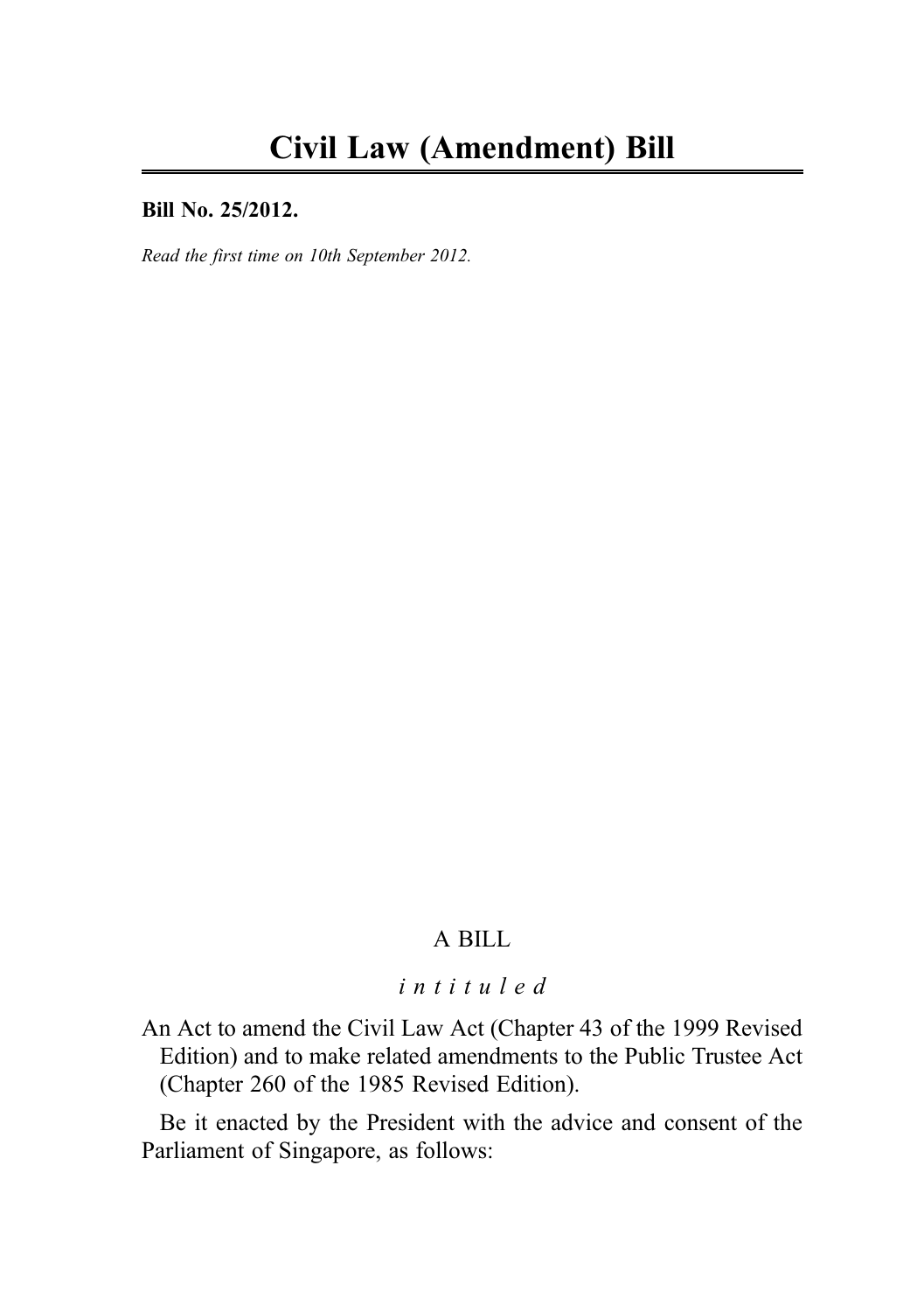#### Short title and commencement

1. This Act may be cited as the Civil Law (Amendment) Act 2012 and shall come into operation on such date as the Minister may, by notification in the *Gazette*, appoint.

### <sup>5</sup> Repeal and re-enactment of section 27

2. Section 27 of the Civil Law Act is repealed and the following section substituted therefor:

#### "Bona vacantia, etc.

 $27$ —(1) This section applies —

- $(a)$  where a right to the estate of any person who dies (whether before, on or after the date of commencement of section 2 of the Civil Law (Amendment) Act 2012) intestate without next-of-kin has accrued to the Government; or
- <sup>15</sup> (b) where a right to the property of any person who dies (whether before, on or after the date of commencement of section 2 of the Civil Law (Amendment) Act 2012) has accrued to the Government as a result of disposal under such written law as the Minister may, by order <sup>20</sup> published in the Gazette, prescribe for the purposes of this section.

(2) Where a right to any estate or property upon the death of a person as mentioned in subsection (1) has accrued to the Government, such estate, property or part thereof that is not land, <sup>25</sup> or where such estate or property or part thereof is land and that land is sold, its proceeds, shall form part of the Consolidated Fund.

(3) If it appears to the Minister that a right to any estate or property upon the death of a person as mentioned in <sup>30</sup> subsection (1) has accrued to the Government, it shall be lawful for the Minister, upon application being made to him or if he considers it reasonable to do so, by warrant under his hand —

> (a) to disclaim and release in whole or in part that right to such estate or property in favour of such person or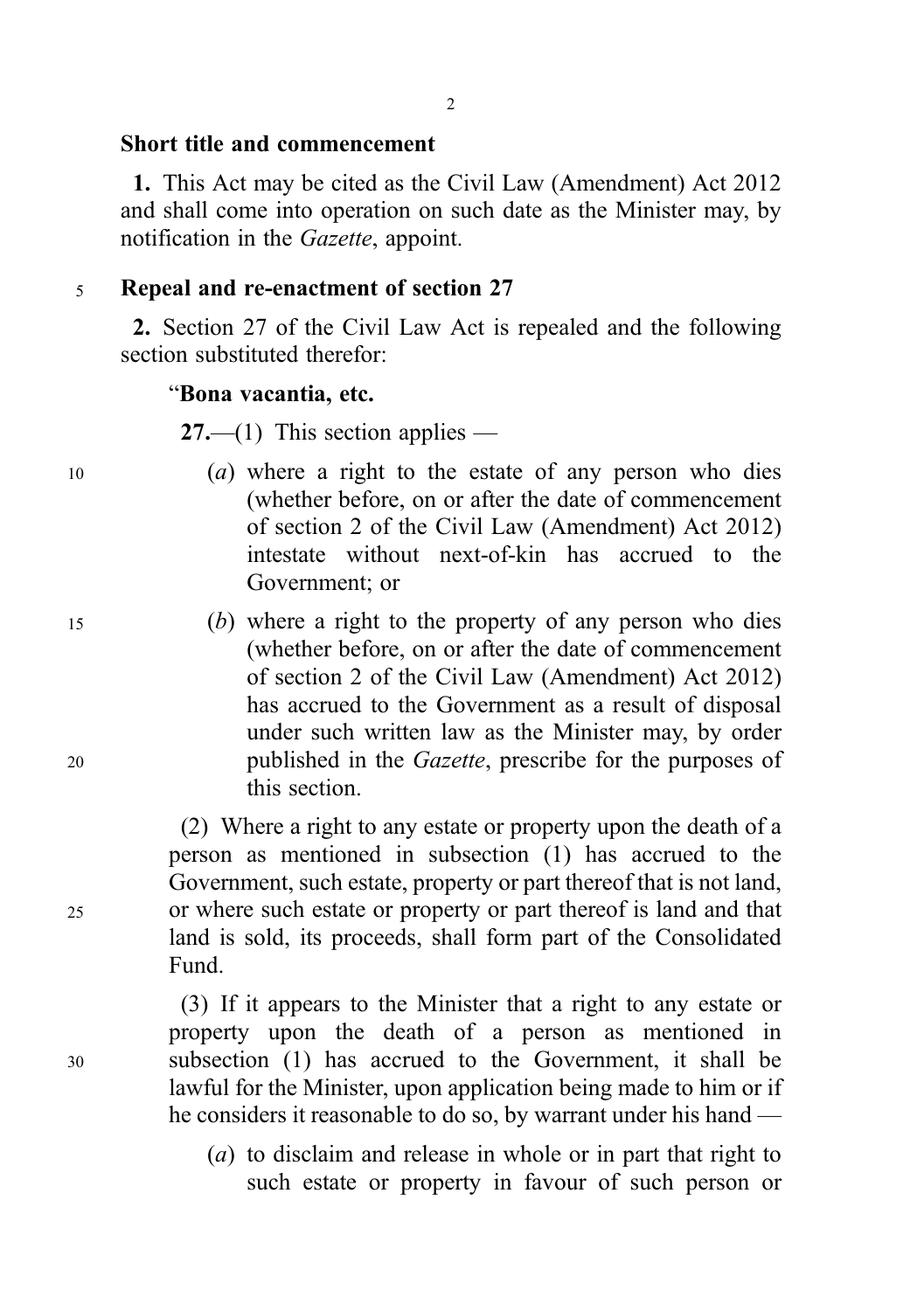persons who establish to the satisfaction of the Minister any equitable or moral claim thereto; and

(b) to authorise or order the giving, conveyance, transfer, grant or payment, out of the whole or any part of such estate or property or (if sold) its proceeds, in such share, 5 proportion and manner and upon such terms and conditions as the Minister thinks appropriate (whether or not including the payment of moneys) to that person or those persons, as the case may be.

(4) Upon a right of the Government being disclaimed and <sup>10</sup> released by warrant under subsection (3), the following provisions shall apply:

- (a) any moneys specified in any such warrant shall, if forming part of the Consolidated Fund, be charged on and paid out of the Consolidated Fund without further 15 authority other than this section;
- (b) any other movable property specified in the warrant that is the subject of the disclaimer and release shall vest, by virtue of that warrant and without any conveyance, assignment or further assurance, in the person or persons <sup>20</sup> in favour of whom the disclaimer and release is made in such share, proportion and manner as are specified in the warrant; and
- (c) any warrant ordering the grant or lease of any State land or interest therein shall have the effect of authorising a 25 grant or lease of the land under the State Lands Act (Cap. 314) to the person or persons in favour of whom the disclaimer and release is made in such share, proportion and manner as are specified in the warrant.

(5) For the avoidance of doubt, a disclaimer and release by <sup>30</sup> warrant under subsection (3) may be made without actual entry into or taking of possession of the estate or property in question being first made by the Government.

(6) Nothing in this section shall affect the disposal of any property according to Muslim law.". 35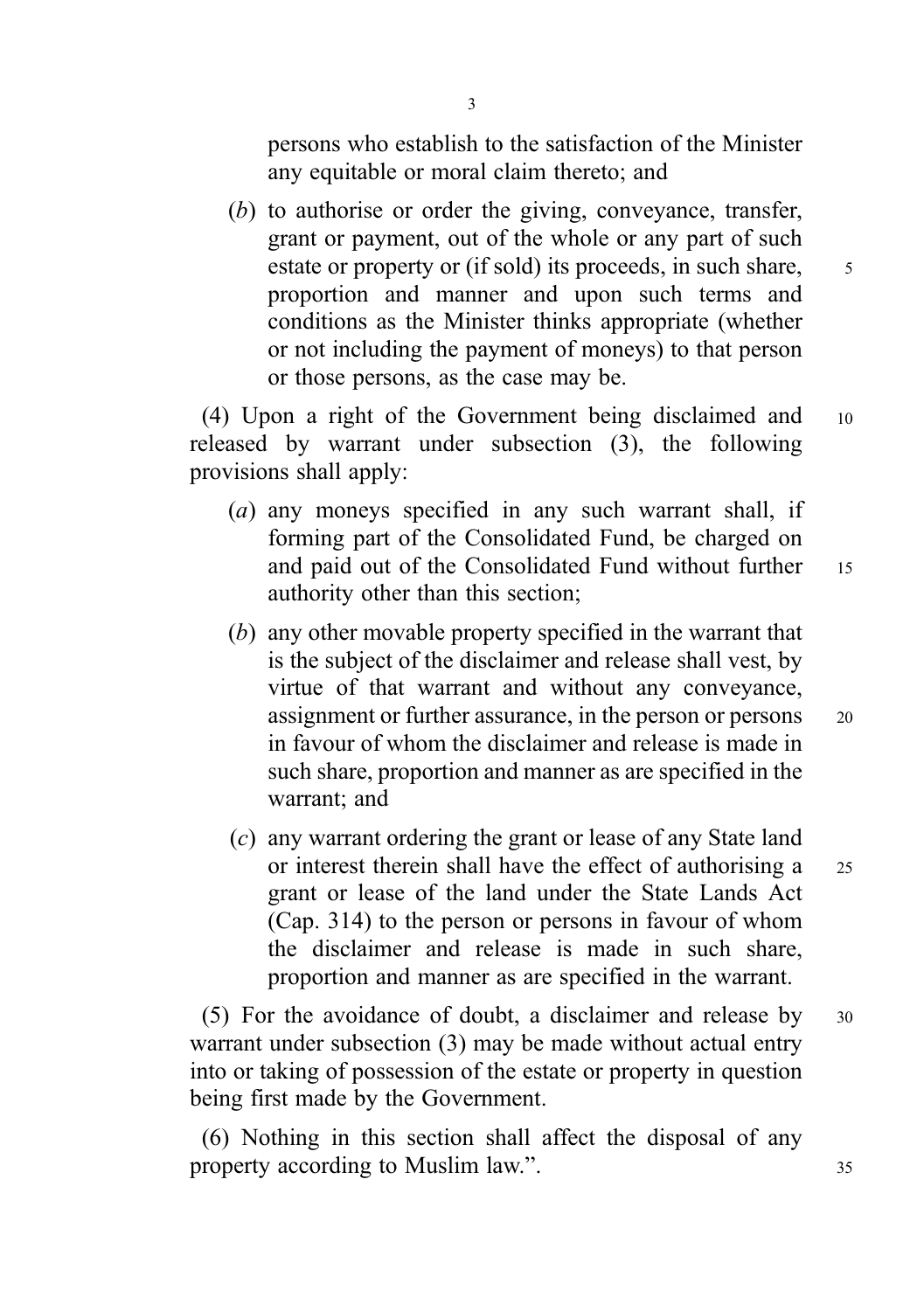### Related amendments to Public Trustee Act

- 3. Section 4 of the Public Trustee Act (Cap. 260) is amended
	- (a) by deleting the words "of small value" in subsection  $(1)(a)$ ;
- (b) by deleting the word "and" at the end of subsection  $(1A)(b)$ ; <sup>5</sup> and
	- (c) by deleting the full-stop at the end of paragraph (c) of subsection (1A) and substituting the word "; and", and by inserting immediately thereafter the following paragraph:
- " $(d)$  undertake such functions and duties relating to <sup>10</sup> bona vacantia arising from the death of natural persons as the Minister may assign to him.".

# EXPLANATORY STATEMENT

This Bill seeks to clarify and expand the scope of section 27 of the Civil Law Act (Cap. 43), and to make related amendments to the Public Trustee Act (Cap. 260) to allow the Public Trustee to assist in some matters relating to otherwise ownerless property that accrues to the Government (bona vacantia) upon the death of individuals.

Clause 1 relates to the short title and commencement.

Clause 2 repeals and re-enacts section 27 of the Civil Law Act (which allows the Minister to transfer bona vacantia property on the basis of equitable or moral claims) —

- (a) to make clear that the section also covers land that the Government may become entitled to upon the death of an individual;
- (b) to empower the Minister to bring within the scope of the section, property that may accrue to the Government (as bona vacantia) as a result of distribution in accordance with certain written laws which deem the property as not part of the estate of a person. The Minister can prescribe what these laws are by an order published in the *Gazette*. An example of such a law is the Central Provident Fund Act (Cap. 36) under which property that would otherwise form part of the estate of a person are deemed not to so as to protect the property from creditors; and
- (c) to clarify and refine the process by which the Minister may disclaim and release the Government's right to estate or property that has accrued to the